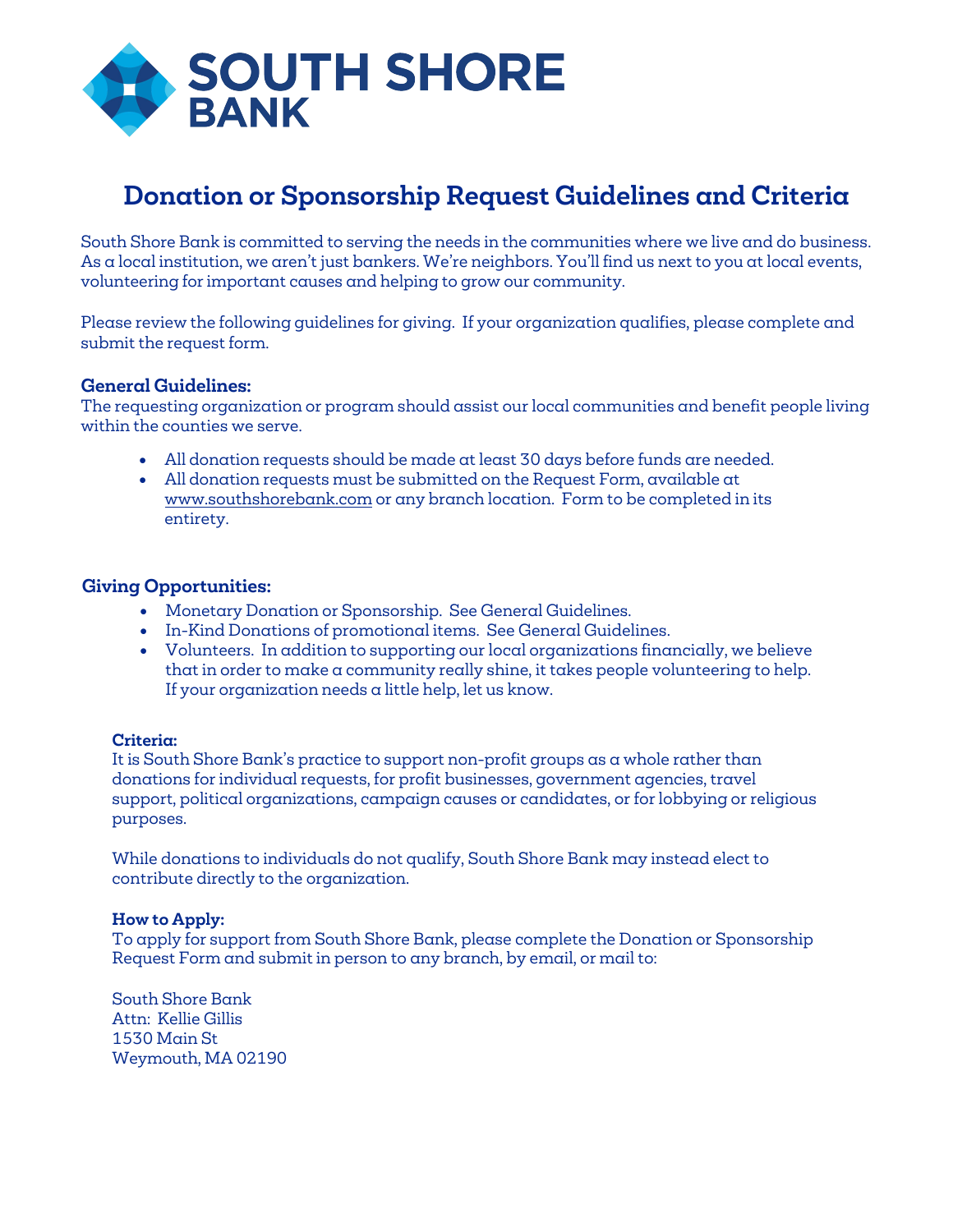

# Donation or Sponsorship Request Form

## **CONTACT INFORMATION**

| Organization / Event name                                                     |              | Date of application                       |                                   |
|-------------------------------------------------------------------------------|--------------|-------------------------------------------|-----------------------------------|
| Federal Tax ID #<br>*Please provide a copy of your W-9 with this application. |              |                                           | 501(c) Organization?<br>Yes<br>No |
| Primary contact                                                               | Phone number | Email address                             |                                   |
| Mailing address                                                               | City         | State                                     | Zip                               |
| Street address                                                                | City         | State                                     | Zip                               |
| Organization website                                                          | Facebook URL | Link to Mission Statement (if applicable) |                                   |

#### **REQUEST INFORMATION**

Amount or item requested

| Event date, time and location (if applicable) |  |  |  |  |
|-----------------------------------------------|--|--|--|--|
|-----------------------------------------------|--|--|--|--|

Preferred SSB location to pick up items (if applicable)

Will the donation primarily benefit low to moderate income (LMI) individuals/families as defined by the Department of Housing and Urban Development? Yes in No If yes, attach supporting documentation which may include the following:

- Copy of mission statement
- Data showing percentage of LMI families served
- Signed letter from organization stating that LMI families are primary individuals served

#### **DOES THE PRIMARY PURPOSE OF THE DONATION/SPONSORSHIP MEET ONE OF THE FOLLOWING CRITERIA?**  (Please check all areas that apply)

Community Service, include description below:

Affordable Housing

Promote Economic Development\*

\*supports permanent job creation, retention and/or improvement for persons who are currently low to moderate income.

**Submit form to: South Shore Bank Attn: Kellie Gillis 1530 Main St Weymouth, MA 02190**